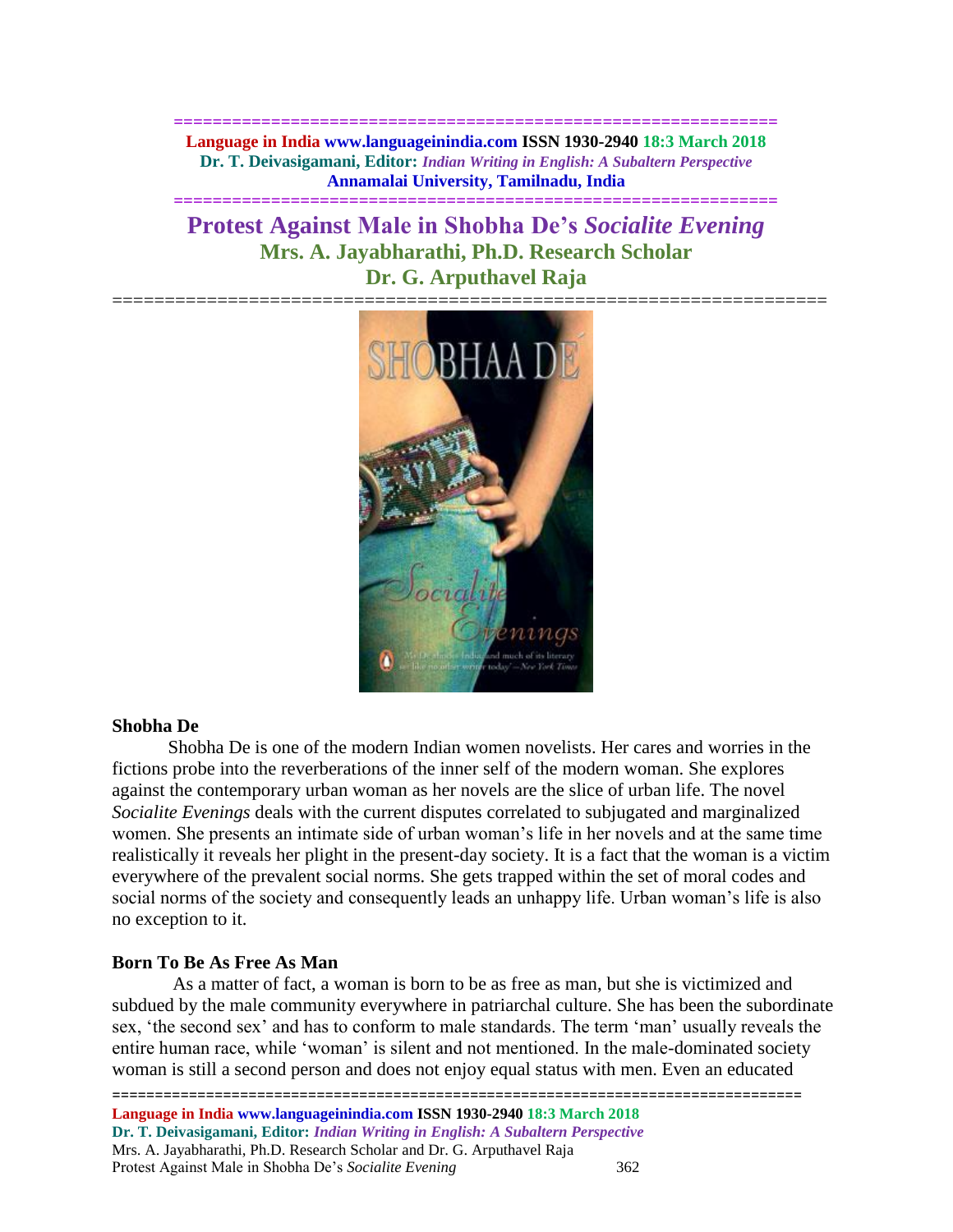woman cannot pursue her career without performing domestic duties. She has to pay attention to her career as well as home at the stake of her potentialities. This is one of the reasons why the conflict between tradition and modernity finds a prominent place in the portrayal of women by the women novelists.

## **Portrayals of a Variety of Women**

Shobha De's concern with the different aspects of woman's life makes her portray a variety of women and it is this portrayal of women that brings out the different ways the women are subjected to male hegemony. In most of her novels, she has focused on the marginalization of women in Indian society. It is the fact that the majority of women in the last century were content with their lot of subordination in the home and society. But recently numerous women have expressed their discontent with their inferior status and strived for equality with men. They protested and agitated for equal fundamental rights. Being a woman, Shobha De through some of her women characters presents a very vivid picture of the inequality between men and women prevalent in the society even today. She draws our attention to women's exploitation, discrimination and commoditization. It is very apparent that women in this male dominated society are treated with double standard. Talking of women Virginia Woolf in *A Room of One's Own* says:

> Imaginatively she is of the highest importance. Practically she is completely insignificant … some of the most inspired words, some of the most profound thoughts in literature fall from her lips; in real life she could hardly read, could hardly spell and was the property of her husband. (45-46)

#### **Subjugation and Marginalization**

At one end, women are opting for careers in space research and undertaking many important scientific and technical projects and at the other end they are the targets of sexual exploitation. Though this seems contradictory there is nothing strange because in reality subjugation and marginalization are the vital factors in the lives of women. The calculation is simple: if patriarchal society is to survive, woman as a person cannot. Indian society has been and is even today a male-dominated society. In the Indian social structure woman has been practically granted a subordinate position. Naturally she does not have independent status and is supposed to perform all the household duties but has limited rights. Her main job is to manage the house and rear the children. She is on duty for eighteen hours a day with no leisure of any sort. Though she performs honestly all household duties, she does not get financial freedom. Moreover, it is woman who is victimized and discriminated at each and every stage and is never regarded as an autonomous being. She has always been assigned a subordinate and relative position in all spheres of life. As Simone de Beauvoir in *The Second Sex* says:

> Man can think of himself without woman. She cannot think of herself without man. And she is simply what man decrees…. She appears essentially to the male as a sexual being. For him she is sex- absolute sex, no less. She is defined and differentiated with reference to man and not he with reference to her, she is the incidental, the inessential as opposed to the essential. He is the Subject, he is the Absolute- she is the other. (16)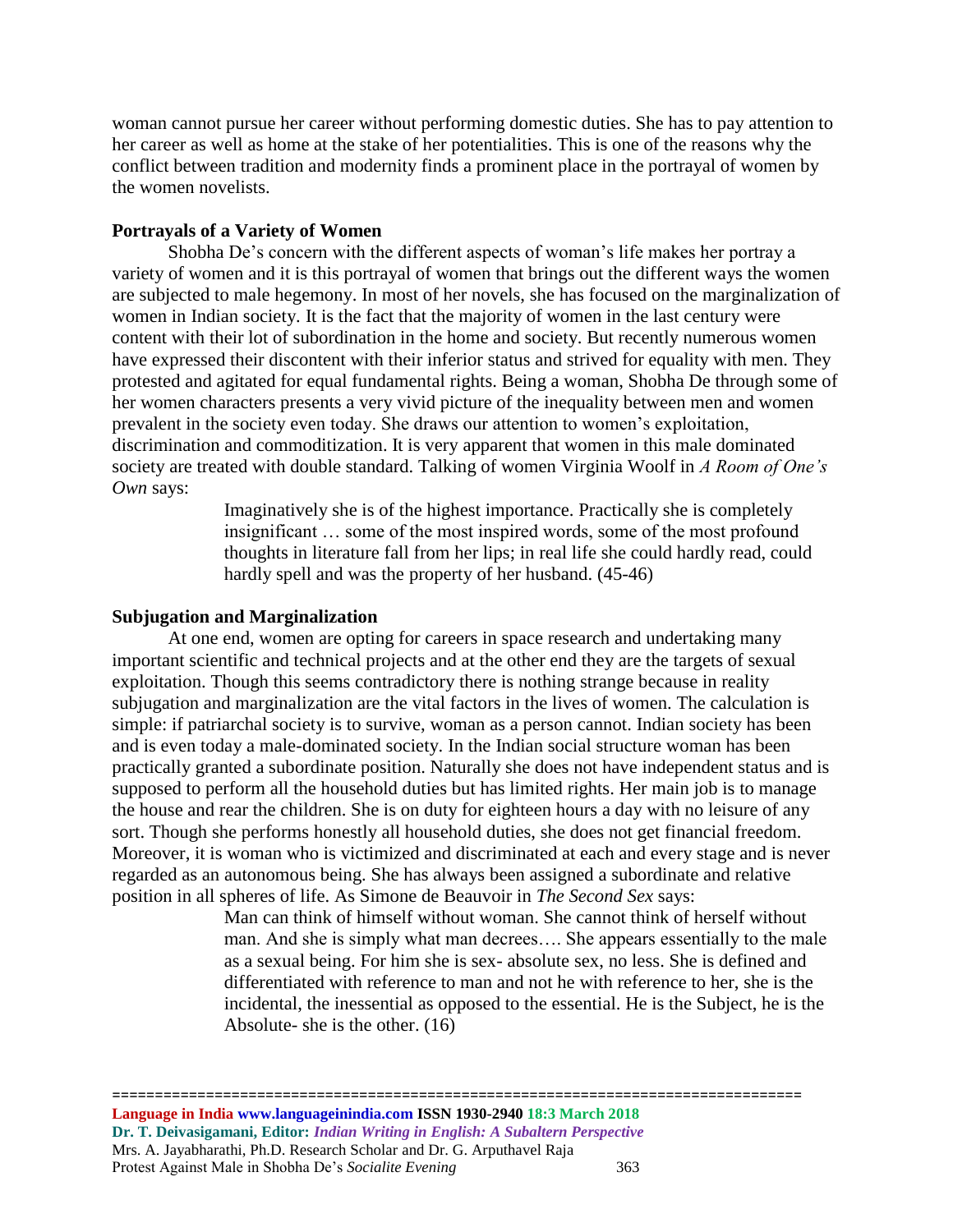### **Integral Part of Human Civilization**

Women are an integral part of human civilization. No nation or society can progress without active participation of women in its overall development. Woman in society has differed from culture to culture and from age to age. In all societies the woman has never been considered as equal to man her status depends largely on the simple biological fact that she is inferior to man and that is why she is usually restricted to the assigned roles. A woman has been the victim of male, is treated like a beast and an object for pleasure. Man has always looked down upon her as the weaker sex and his sole property. Many religions in the world have given sanction to the female's subjugation to the male members of the society.

#### *Socialite Evenings*

*Socialite Evenings* is about the journey of a prominent Mumbai socialite Karuna, from a middle-class girl to a self-sufficient woman. Karuna's life can be divided into three phases – life before marriage, married life, and life after the separation from her husband. In all these three phases of her life readers notice the rebellious instinct. In her childhood days she was the only child with a discipline problem both at home and at school. For example, she didn't like going to school by train or a double-decker bus. While other girls dressed in smart terrycloth uniforms, she wore her sash hipster-style. Her sisters preferred to concentrate on their percentages whereas she preferred to discover Bombay and Bombay ites. The following words of Karuna clearly reveal how she protested to follow the traditional path of etiquette and manners and the ways that come in the way of her total development as a woman. She says:

> In the house- not jumping at the sound of Father's voice booming out some command. Not putting my stuff away after school. Leaving a dirty thali on the dining table, whistling in the bathroom, backcombing and teasing my hair, refusing to fetch trays of tea for boring visitors, being cheeky with relatives and, mainly, not cowering in the presence of 'elders'. (6-7)

Naturally, as she grew up there developed in her the emotional urge to identify with the outside world, the modern crowd and the fascinating world of affluent girls who had everything. She was not interested in her studies like her sisters and other classmates. She was associated with her college friend Charlie and also acted as a model for ad agency much against her father's will. It has been the desire of Karuna to get rid of her middle-class background and shabbiness of her life as the daughter of a middle run government official. At this juncture she meets Anjali a prominent socialite and the wife of a wealthy playboy. Anjali is an independent lady, rich, confident and beautiful. She has everything the modern woman needed: French perfumes, Impala in silver grey and a fancy place in Malabar Hill. Moreover, she belongs to the world of fashion designing and advertising. This example of Anjali makes Karuna to think that the fashion world can bring wealth, freedom and status in her life and would help her to fulfil all her desires. So she freely indulges in the fashionable world of modern life introduced to her by Anjali, the middle-aged prominent socialite. Karuna's very entry in the glamorous world of modeling and friendship with her boyfriend Bunty, is the act of rebellion against the established traditional norms of patriarchal society. Throughout the novel, Karuna's psyche develops through protest and defiance. In other words, she appears as 'disgustingly self-assured and revoltingly selfsufficient'.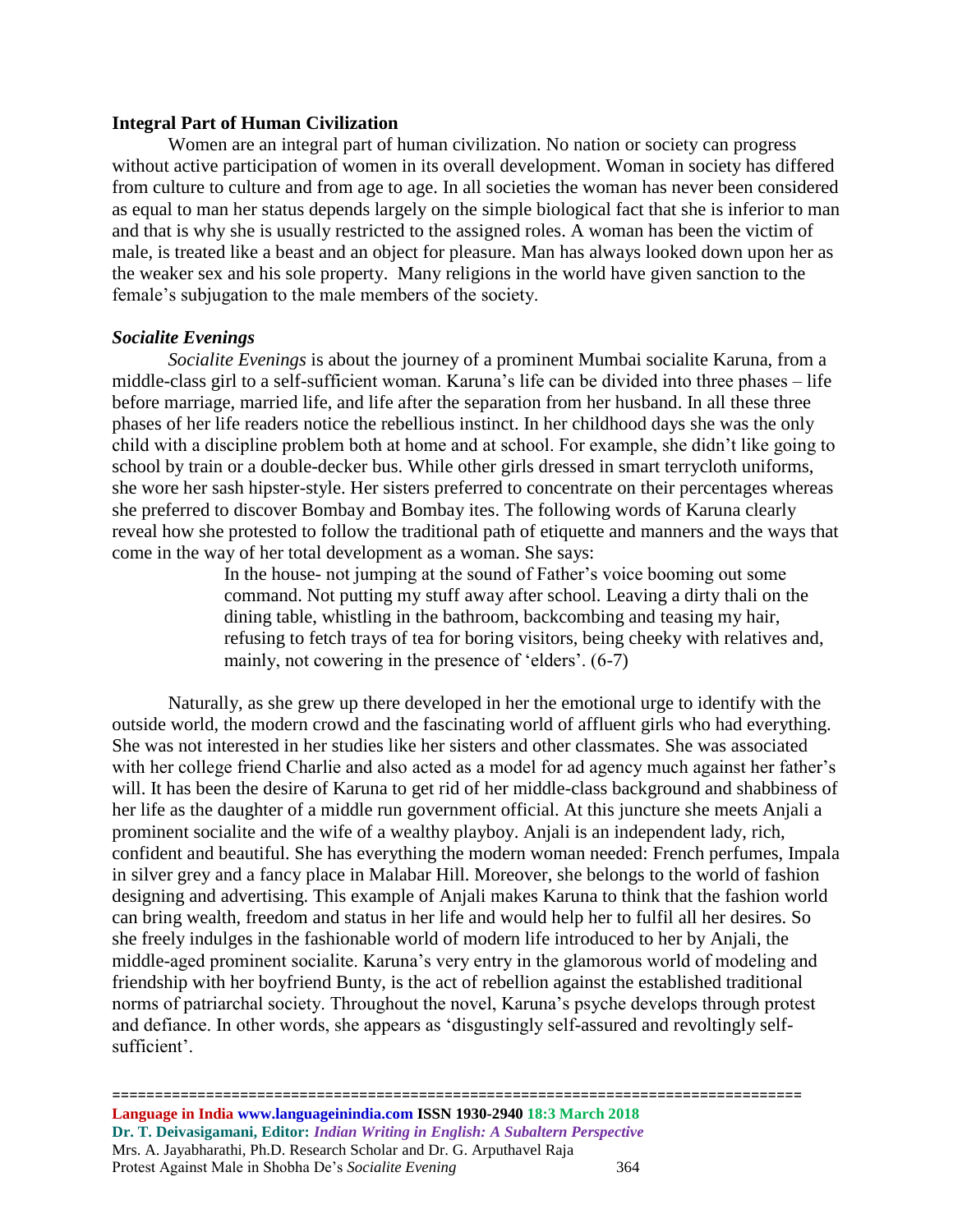#### **Karuna**

De portrays Karuna as a capable woman, able to circumvent her lot in life and launch into a kind of life style of modeling and independent journalistic essays that is still not acceptable in conventional Indian society. In this patriarchal society, man can only think about his life without woman, but a woman cannot do the same. What a wife can do when she is ignored and neglected for all her feelings? Her's is apathetic condition. Some women mutely tolerate this situation and spend their whole life in suffocated atmosphere. But Shobha De's women are different as they do not meekly accept their subordinate position. In *Socialite Evenings*, for instance, Karuna's marriage is a complete failure. She has only a formal relationship with her husband. Even she never calls her husband by his name but in a derogatory term such as a 'Black Label'. There is no intimacy between them. The relationship between them is totally deprived of mutual understanding, love and affection. Here is an example of how she protests about her meaningless marital relationship:

> You really make me sick. I think our marriage was over the day our awful honeymoon started. We have got nothing going. I don't love you – never have. As for you– I really don't know to this day why you chose to marry me. I don't think you even know who you married. You don't have a clue what sort of a woman I am. I am tired of your smugness, your irritating mannerisms, the way you take me for granted and expect me to fall into your overall scheme of things… so just get off my back. (176-77)

## **Meets Krish**

Karuna's incompatible unhappy married life leads her to boredom. And at this stage that she meets Krish, an old friend of her husband. This association and company of Kris makes her mind to revolt against her insensitive husband. Her emotional and psychological needs started getting satisfied by him. This results in developing an extra-marital relationship with him. Karuna is very similar to Rosie of The Guide who also turns to Raju, the guide for emotional fulfillment. Karuna's husband and Marco are most insensitive, inhuman persons who are completely engrossed in their own worlds and unaware of emotional demands of their sensitive wives. Both have unexciting, uninspiring attitude. Being a head of family, they are expected to look after everyone and should take care of everything but contrast to this they are most negligent and least bothered. In the beginning, Karuna tries to adjust and make a compromise to save her marriage. But her open rebellion comes forth when she admits her extra-marital relations just in front of her husband. She tells her husband very frankly :

> I love this friend of yours, and I want to be with him – in Venice. There is a good chance that I will feel thoroughly disillusioned after that. May be he will have some truly foul personal habits that will disenchant me. In which case it will really be *A Death in Venice*. You know by now that I am not the flighty sort. I don't flirt at random like my other friends. I am steady and grounded. It is the Taurean in me that is surfacing these days. Treat this as a short-term mania that will wear itself out – and then we can go back to business as usual. (178)

#### **Indulges in Promiscuous Sex**

Henceforth, she indulges in promiscuous sex, and makes her husband either to tolerate or ignore it. She openly accepts her deviant behavior and challenges her husband. She further points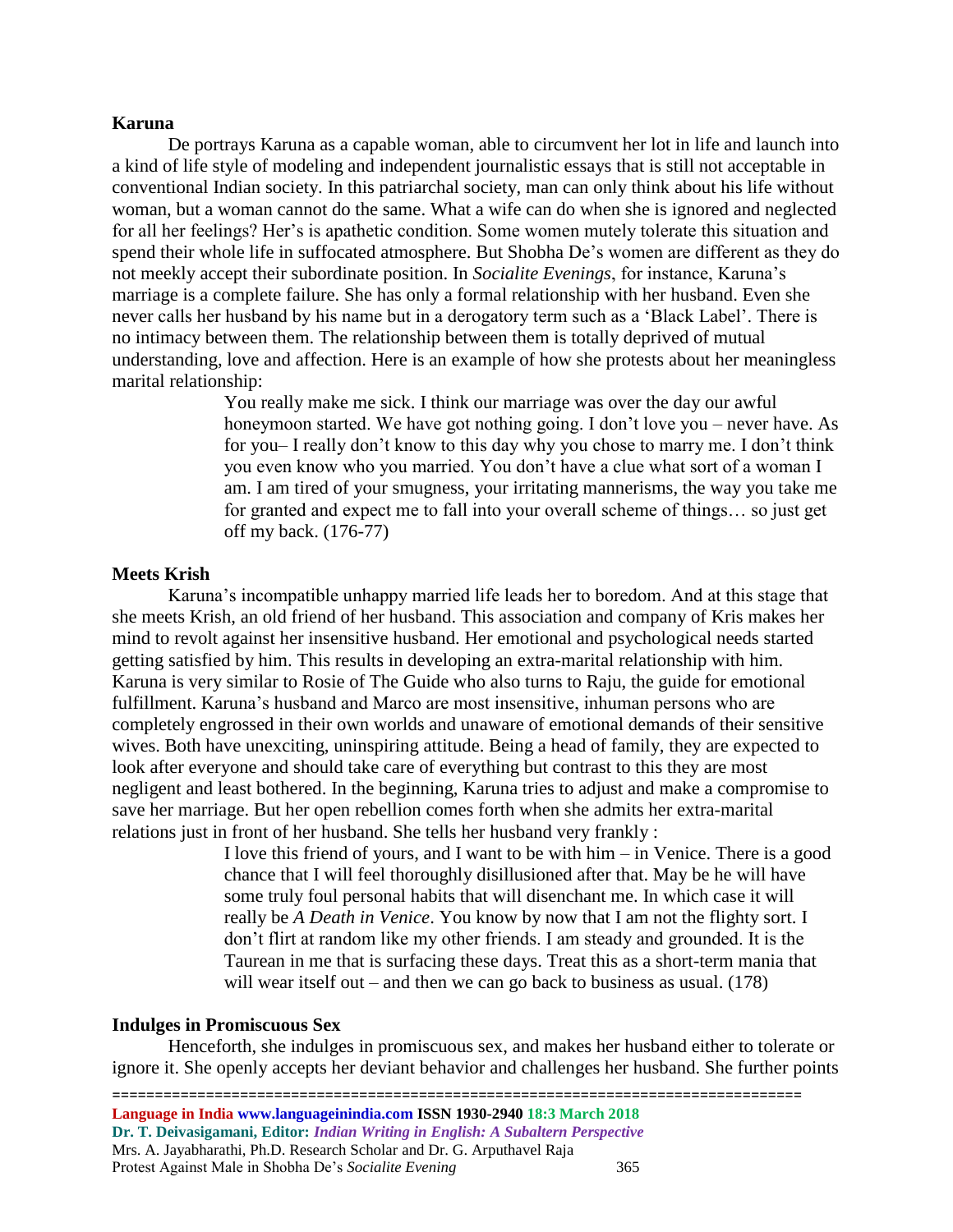out to her husband that his failure to understand her as a woman is the real cause of her unusual and unacceptable behavior. Even she goes a step further by giving divorce to her husband. She decided to lead a single life because she wanted to assert her individuality. The struggle of Karuna, therefore, does not remain confined only to her but becomes representative struggle of the modern women to be free and self-reliant. After her divorce, her husband meets her to express his regret and ask her to come back and live with him. He is prompted to visit her by the typical patriarchal understanding and expectation regarding women's response in such situations. It is traditionally believed that finally woman ignores the cruelties of her husband as she thinks he has certain privileges over her. But Karuna's response is shocking and unexpected because she firmly asks her husband to go away. It is a powerful jolt to the patriarchal man. She even verbally abuses her husband when he comes with the proposal to remarry her:

> 'And you waited all this while to tell me. Just get the hell out of my house and life. I don't ever want to see you again. I let you in this time – but never again. I will call the cops if you try and invade my house in future. You are even more of a worm than I thought. You deserve Winnie – I hope she has got a wax doll of yours. I will send her some extra pins to stick into it. Now take your frigging pipe and OUT !!' (256-57)

#### **Rejects the Idea of Her Second Marriage**

Thus, she reacts and rejects the idea of her second marriage. Now she prefers 'friendship' to permanent subjugation and hence also rejects the proposal of Ranbir Roy. There is a contrast between Karuna and her mother in their attitude towards the institution of marriage. Her mother stands for traditional Hindu woman while Karuna is modern in her attitude. The women like Karuna's mother have subordinate status in the society for they accept passively everything that comes to them by fate or tradition. Karuna's traditional mother advises Karuna to marry the right person. A woman cannot live alone; it is not safe. But this view of her mother is full of improbabilities because is it possible for the girl to marry 'the right one' and is it possible to attain 'security' and 'peace' in modern society, particularly in the urban setting of Mumbai? No. Hence, the feminist voice is raised by Karuna when she questions her mother:

'But mother, why does security rest with a man?' I am earning as much as any man. I have a roof over my head. I don't really have any responsibilities. I am at peace with myself. I am not answerable to anyone. I don't feel like complicating my life by getting into a second marriage. I like and respect Girish. We share a lot of common interests. But I am not sure I will make a goodwife to him. Or he a good husband to me. Perhaps we are both far too selfish for marriage. I can't make any "sacrifices" – not now?' (268).

Karuna refuses to conform to the traditional image of woman anymore thats why she rebels against the patriarchal system. She resents, resists and rejects male dominance. Her statements reflect her desire for the affirmation of herself. She wants to destroy the gender discrimination – the real source of women's oppression and create a new society in which there will be no place for inequality between men and women. But she is a lone rebel who passes from bondage to freedom, from indecision to self-assertion, and from weakness to strength. It is at this stage she takes decisions on her own, free of all influences, for example, with her hard earned money, she buys a "cheapie round trip-ticket" to go to America. It is in this respect that Karuna differs considerably from Anjali and Ritu, the two other important women characters in the